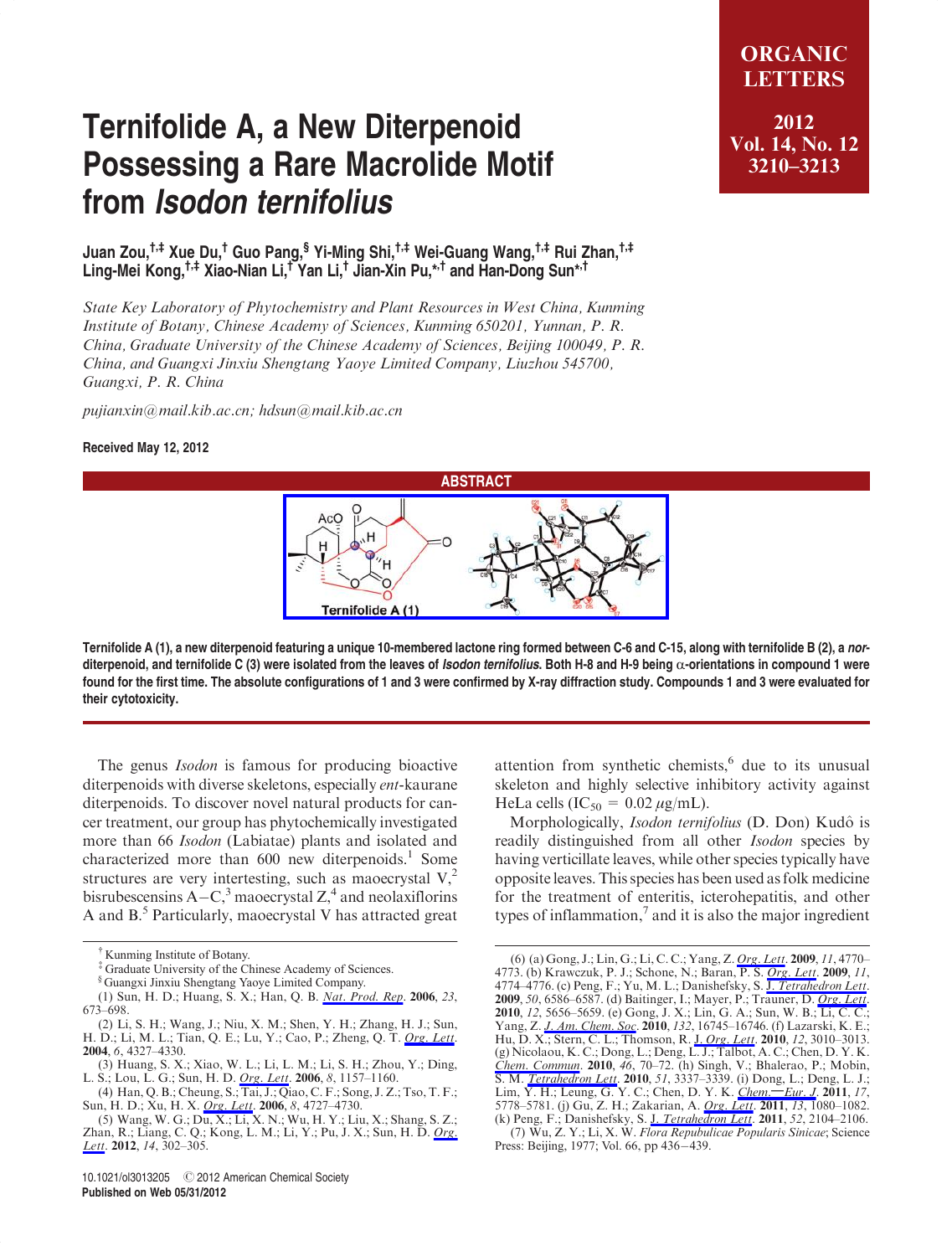of a Chinese patent medicine "Fufang Sanyexiangchacai Pian", which is used to treat acute and chronic hepatitis and hepatitis B. Previous chemical investigations of I. ternifolius have led to the isolation of a series of ent-kaurane diterpenoids.<sup>8</sup> In our search for biologically active secondary metabolites from this plant, three new diterpenoids, ternifolides A–C (1–3), were discovered.<sup>9</sup> Compound 1 bore an unprecedented 10-membered lactone ring formed between C-6 and C-15, and both H-8 and H-9 being  $\alpha$ -orientations in compound 1 were opposite to those of 8,15-seco-ent-kaurane diterpenoids: laxiflorin F  $(4)$ ,  $^{10}$ rubescensin  $T<sup>11</sup>$  and rubescensin U.<sup>12</sup> It is the first time that we discovered a diterpenoid having such configurations in the reported *ent*-kaurane diterpenoids (Figure 1); thus we classified compound 1 to a new diterpene type, ternifonane. In addition, ring A of compound 3 existed in two types of conformation (type I and type II, Figure 2) in solvent, as in the case of trichorabdals A, B, D, and  $H<sub>13</sub>$  and the NMR data could not be recorded clearly at normal temperature  $(+22 \degree C)$ . However, the NMR spectra of 3 showed that the data of the type-II conformation could be recorded at about  $+60^{\circ}$ C, while those of both conformations could be observed at about  $-30$  °C (1:1.56) (Scheme 1).



Figure 1. Structure of compounds  $1-4$ .

Compound 1 was obtained as colorless laminate crystals (MeOH). Its molecular formula was determined as  $C_{22}H_{28}O_7$  by HR-ESI-MS ([M + Na]<sup>+</sup>, 427.1731, calcd

 $(9)$  For detailed experimental procedures, physical-chemical properties, and  ${}^{1}H$  NMR data for compounds  $1-3$  (Table 1S), see the Supporting Information.



Figure 2. Two conformations of compound 3.

427.1732), corresponding to 9 degrees of unsaturation. The IR spectrum showed the absorption bands at 1739 and  $1683 \text{ cm}^{-1}$  indicating the existence of carbonyl groups for lactone and conjugated lactone, respectively. The  ${}^{13}C$ NMR and DEPT spectrum data (Table 1) of 1 displayed six quaternary carbons (including an isolated ketone, an  $\alpha$ , $\beta$ -unsaturated lactone, a lactone residue, and a terminal double bond), seven methylenes (including two oxymethylenes and a terminal double bond), five methines (including an oxymethine), two methyl groups, and one acetoxyl group. On the basis of these data and chemotaxonomic considerations, compound 1 was initially presumed to be a tetracyclic diterpenoid containing two lactone rings.

The observed correlations in the HMBC spectrum of 1: from the geminal methyls Me-18 ( $\delta_{\rm H}$ , 0.74) and Me-19 ( $\delta_{\rm H}$ , 0.92) to C-3, C-4, and C-5; from H-1 ( $\delta_{\rm H}$ , 5.92) to C-3, C-5, C-20, and 1-OCOCH<sub>3</sub>; from H-6a ( $\delta_{\text{H}}$ , 4.52) and H-6b ( $\delta_{\text{H}}$ , 4.44) to C-4, C-5, and C-10, and from H-20a ( $\delta_{\rm H}$ , 4.94) and H-20b  $(\delta_{H}, 4.52)$  to C-1, C-5, and C-10, together with the <sup>1</sup>H $-$ <sup>1</sup>H COSY correlations of H-1/H<sub>2</sub>-2/H<sub>2</sub>-3, and of H-5/  $H<sub>2</sub>$ -6 gave partial structure 1a (Figure 3).

The HMBC correlations from H-17a ( $\delta_{\rm H}$ , 6.36) and H-17b ( $\delta_{\rm H}$ , 5.56) to C-13, C-15, and C-16; from H-9 ( $\delta_{\rm H}$ , 3.58) to C-8 and C-12; from H-8 ( $\delta_{\rm H}$ , 3.44) to C-11 ( $\delta_{\rm C}$ , 207.1) and C-13; and from H-13 ( $\delta$ <sub>H</sub>, 3.05) to C-8, C-11, C-16, and C-17, along with the  ${}^{1}H-{}^{1}H$  COSY correlations of H-9/H-8/H<sub>2</sub>-14/H-13/H<sub>2</sub>-12, established partial structure 1b (Figure 3).

The key HMBC correlations from  $H_2$ -6 to C-15 indicated that a 10-membered lactone ring formed between C-6 and C-15, and correlations from  $H_2$ -20 to C-7 suggested a δ-lactone ring formed between C-7 and C-20. The HMBC correlations from H-1, H-5, and H<sub>2</sub>-20 to C-9; from H-9 to C-1; and from H-8 to C-10 permitted subunits 1a and 1b to be joined to the gross structure of 1. In the ROESY spectrum, the presence of the correlations of H-1 with H-3 $\beta$ , H-5 $\beta$ , and H-9; of H-9 with H-8 and H-14 $\alpha$ ; of H-8 with H-20b; and of H-13 $\alpha$  with H<sub>2</sub>-12, H<sub>2</sub>-14, and H-17b determined H-1 as being in a  $\beta$ -orientation, while

<sup>(8) (</sup>a) Sun, H. D.; Lin, Z. W.; Minami, Y.; Takeda, Y.; Fujita, T. Yakugaku Zasshi 1982, 102, 887-890. (b) Takeda, Y.; Takeda, K.; Fujita, T.; Sun, H. D.; Minami, Y. *Chem. Pharm. Bull*. 1990, 38, 439– 442. (c) Takeda, Y.; Takeda, K. I.; Fujita, T.; Sun, H. D.; Minami, Y. Phytochemistry 1994, 35, 1513-1516. (d) Li, G. Y.; Wang, Y. L.; Song, W. Z.; Ji, Q. Y. Zhongyao Tongbao 1983, 8, 28–29. (e) Wang, Z. M.; Feng, H.; Liang, X. T.; Yuan, S. T.; Xu, M. J. Acta Pharmaceutica Sinica 1996, 31, 764–769. (f) Na, Z.; Xiang, W.; Zhao, Q. S.; Mei, S. X.; Li, C. M.; Lin, Z. W.; Sun, H. D. Acta Bot. Sin. 2002, 24, 267–272.

<sup>(10)</sup> Niu, X. M.; Li, S. H.; Zhao, Q. S.; Lin, Z. W.; Sun, H. D.; Lu, Y.; Wang, C.; Zheng, Q. T. *Tetrahedron Lett*. 2002, 43, 661-664.

<sup>(11)</sup> Han, Q. B.; Li, R. T.; Zhang, J. X.; Sun, H. D. *Helv. Chim. Acta* 2004, 87, 1119–1124.

<sup>(12)</sup> Han, Q. B.; Zhang, J. X.; Zhao, A. H.; Sun, H. D.; Lu, Y.; Wu, Y. S.; Zheng, Q. T. *Tetrahedron* 2004, 60, 2373–2377.

<sup>(13) (</sup>a) Fujita, E.; Fuji, K.; Sai, M.; Node,M.;Watson,W. H.; Zabel, V. J. Chem. Soc. Chem. Commun. 1981, 899–900. (b) Node, M.; Sai, M.; Fuji, K.; Fujita, E.; Takeda, S.; Unemi, N. *Chem. Pharm. Bull*. 1983, 31, 1433–1436. (c) Node, M.; Sai, M.; Fuji, K.; Fujita, E.; Shingu, T.; Watson, W. H.; Grossie, D. Chem. Lett. 1982, 2023–2026. (d) Kashyap, R. P.; Watson,W. H.; Grossie, D. A.; Node, M.; Sai, M.; Fujita, E.; Fuji, K. Acta Crystallogr. Sect. C 1984, 40, 515-517.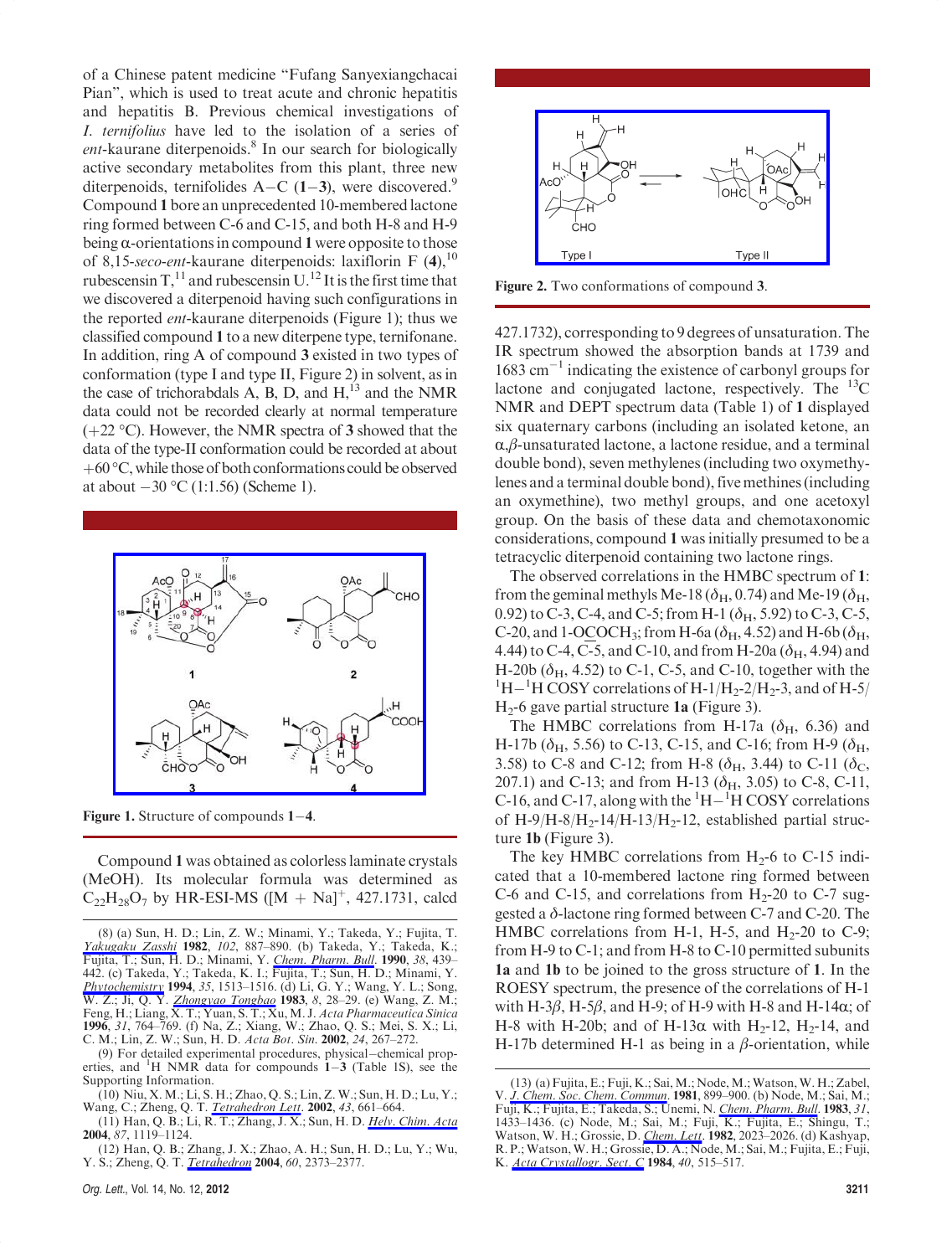





Figure 3. Selected 2D NMR correlations of compound 1  $(\rightarrow, \text{HMBC}; \text{bold} \rightarrow, {}^{1}\text{H} - {}^{1}\text{H} \text{COSY}; \leftrightarrow, \text{ROESY}).$ 

H-8 and H-9 as being in  $\alpha$ -orientations, respectively (Figure 3). The structure of 1 was finally confirmed by a single-crystal X-ray diffraction using anomalous scattering of Cu K $\alpha$  radiation (CCDC 880635),<sup>14</sup> which indicated the absolute stereochemistry of 1 to be C-1  $(S)$ , C-5  $(R)$ , C-8  $(R)$ , C-9  $(S)$ , C-10  $(R)$ , C-13  $(S)$  (Figure 4). The configurations of C-8 and C-9 in 1 were opposite to those of laxiflorin F  $(4)$ .<sup>10</sup> Therefore, the structure of 1 was determined as shown and given the trivial name ternifolide A.

Compound 2 was isolated as a white powder. The molecular formula  $C_{21}H_{26}O_6$  was determined by HR-ESI-MS ( $[M + Na]^+ m/z$  397.1623, calcd 397.1627). The  $13C$  NMR and DEPT spectral data of 2 (Table 1) showed seven quaternary carbons (including one carbonyl carbon and two olefinic carbons), three methines (including one aldehyde carbon and one oxymethine), seven methylenes (including one olefinic carbon and one oxymethylene), one acetyl carbon, and three methyls. The above data unveiled compound 2 as a nor-diterpenoid sharing structural features with the known 6,7:8,15-seco-ent-kaurane diterpene skeleton.<sup>10</sup> In the HMBC spectrum, correlations from H-1, H-3, H<sub>3</sub>-18, and H<sub>3</sub>-19 to the quaternary carbon ( $\delta_c$ ), 213.9) confirmed the carbonyl carbon assigned to C-5. Correlations from H-11 ( $\delta$ <sub>H</sub>, 5.76) to C-8, C-13, and

OCOCH3 determined C-11 is connected with the acetoxyl group. Correlations from H-11 and  $H_2$ -14 to the quaternary carbon ( $\delta$ <sub>C</sub> 130.6) and from H-11, H-12, H<sub>2</sub>-14, and H-20 to the quaternary carbon ( $\delta$ <sub>C</sub> 149.1) suggested a double bond formed between C-8 and C-9. The ROESY correlations of H-11 with H-12 $\beta$  and H-1 $\beta$  suggested that the H-11 was in a  $\beta$ -orientation. Accordingly, the structure of 2 was established as shown and has been accorded the trivial name ternifolide B.

Compound 3, obtained as colorless columnar crystals, has the molecular formula  $C_{22}H_{30}O_6$  on the basis of its HR-ESI-MS data at  $m/z$  413.1941  $[M + Na]$ <sup>+</sup> (calcd 413.1940). The



Figure 4. X-ray crystallographic structure of compound 1.



Figure 5. X-ray crystallographic structure of compound 3.

 $13$ C NMR and DEPT data (Table 1) of 3 were quite similar to those of trichrabdal  $A$ ,<sup>13b</sup> and the main differences were the

<sup>(14) (</sup>a) Flack, H. D. *Acta Crystallogr.*, *Sect. A* **1983**, 39, 876–881. (b) Flack, H.; Bernardinelli, G. *Acta Crystallogr.*, Sect. A 1999, 55, 908–915.